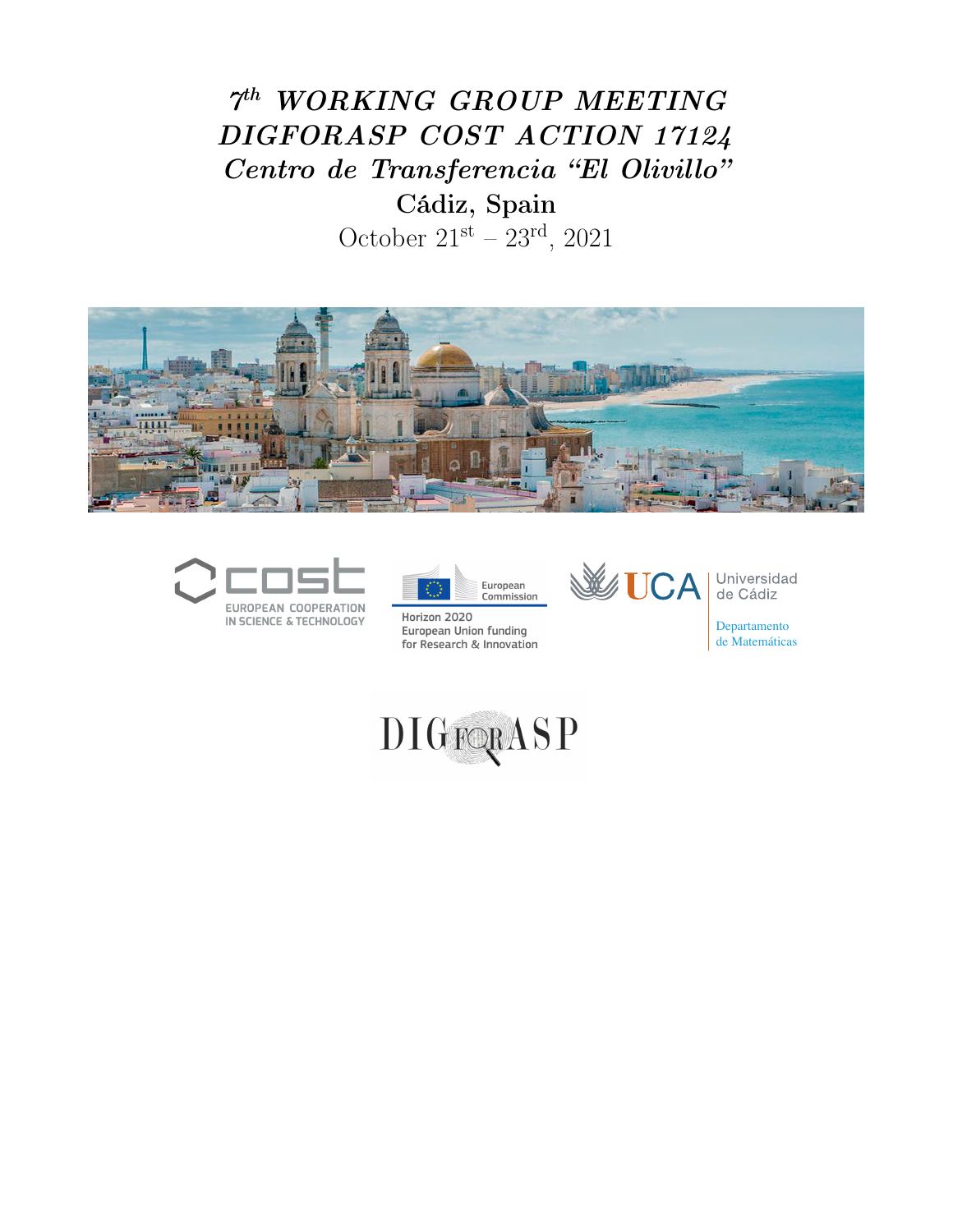| <b>THURSDAY 21st</b> |                                                                    |                                                                                                                             |  |  |
|----------------------|--------------------------------------------------------------------|-----------------------------------------------------------------------------------------------------------------------------|--|--|
| $10:00-13:00$        | Participants arrive in Cádiz                                       |                                                                                                                             |  |  |
| $13:00 - 13:30$      | Welcome: gathering of participants in the hall of                  |                                                                                                                             |  |  |
|                      | the knowledge transfer building "El Olivillo", University of Cádiz |                                                                                                                             |  |  |
| $13:30-14:30$        | Working lunch in Cádiz                                             |                                                                                                                             |  |  |
| $14:30-14:45$        | Opening and Report on Working Groups                               |                                                                                                                             |  |  |
| $14:45 - 16:00$      | Study session (mini-thematics working groups)                      |                                                                                                                             |  |  |
| $16:00 - 16:30$      | Coffee Break                                                       |                                                                                                                             |  |  |
| $16:30-18:30$        | DigForASP Action Workshop                                          |                                                                                                                             |  |  |
|                      | $16:30 - 16:50$                                                    | Current challenges and achievements DigForASP. Previous events<br>Jesús Medina. Action Chair DigForASP, University of Cádiz |  |  |
|                      | $16:50 - 17:10$                                                    | Conversational Agents based on Argumentation Theory and Ontologies<br>Debora Engelmann                                      |  |  |
|                      | $17:10 - 18:30$                                                    | Round table                                                                                                                 |  |  |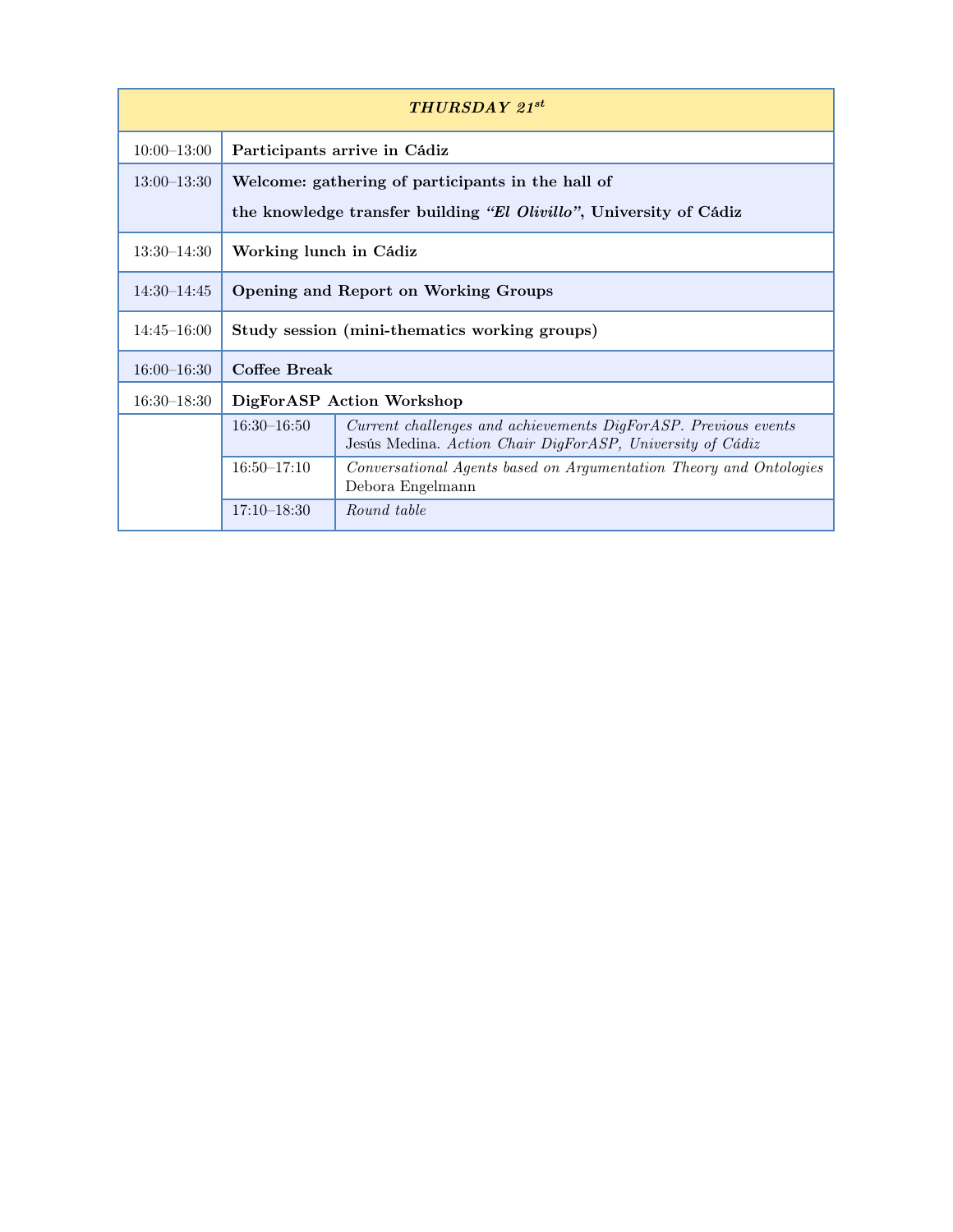| $FRIDAY$ 22 <sup>nd</sup> . Morning |                                 |                                                                                                                                                                                              |  |  |
|-------------------------------------|---------------------------------|----------------------------------------------------------------------------------------------------------------------------------------------------------------------------------------------|--|--|
| $9:00 - 9:20$                       | Inauguration                    |                                                                                                                                                                                              |  |  |
| $9:20 - 10:40$                      | Workshop. Session 1             |                                                                                                                                                                                              |  |  |
|                                     | $09:20 - 09:40$                 | Fuzzy relation equations and its application to digital forensic<br>M. Eugenia Cornejo, David Lobo, Jesús Medina                                                                             |  |  |
|                                     | $09:40 - 10:00$                 | Detecting stylistic features to identify hate-speech spreaders on social<br>media<br>Antonio Pascucci                                                                                        |  |  |
|                                     | $10:00-10:20$                   | On intelligent and plausible scales of computational intelligence report<br>results, with focus on biometric voice recognition<br>Attila Fejes, Gábor Kovács, Márton Pilter and Szilvia Nagy |  |  |
|                                     | $10:20 - 10:40$                 | Analyzing ASLR behavior on Windows 10 and Ubuntu 18.04<br>Raquel Vázquez Díaz, Martiño Rivera-Dourado, Rubén Pérez-Jove, Pi-<br>lar Vila Avendaño y José M. Vázquez-Naya                     |  |  |
| $10:40 - 11:00$                     | <b>Coffee Break</b>             |                                                                                                                                                                                              |  |  |
| $11:00-12:00$                       | Maritime Cybersecurity Workshop |                                                                                                                                                                                              |  |  |
|                                     | $11:00 - 11:20$                 | Cyber Security in the maritime environment. Can artificial intelligence<br><i>improve</i> it?<br>Raffaele Olivieri                                                                           |  |  |
|                                     | $11:20 - 11:30$                 | Ministry for Transport, Infrastructure and Capital Projects<br>Ms. Lucienne Meilak                                                                                                           |  |  |
|                                     | $11:30 - 11:40$                 | Navantia Sistemas<br>Joaquín Santos Moreno, Juan Jesús Carretero Henares                                                                                                                     |  |  |
|                                     | $11:40 - 12:00$                 | Round table                                                                                                                                                                                  |  |  |
| $12:00 - 12:10$                     | <b>Break</b>                    |                                                                                                                                                                                              |  |  |
| $12:10-13:30$                       | Workshop. Session 2             |                                                                                                                                                                                              |  |  |
|                                     | $12:10 - 12:30$                 | Detecting stylistic features to identify hate-speech spreaders on social<br>media<br>Antonio Pascucci                                                                                        |  |  |
|                                     | $12:30 - 12:50$                 | Potential of AIOps from Digital Forensics Perspective<br>Marko Krstic, Nicolas Nicolaou, Efstathios Stavrakis                                                                                |  |  |
|                                     | $12:50 - 13:10$                 | Secret-Key Agreement by Asynchronous EEG over Authenticated Public<br>Channels<br>M. Galis, M. Milosavljević, A. Jevremović, Z. Banjac, A. Makarov, J.<br>Radomirović.                       |  |  |
|                                     | $13:10 - 13:30$                 | Artificial Intelligence and Law Enforcement: Main applications and Im-<br>pact on Fundamental Rights<br>José María Castillo-Secilla                                                          |  |  |
| $13:30 - 15:00$                     | Working lunch                   |                                                                                                                                                                                              |  |  |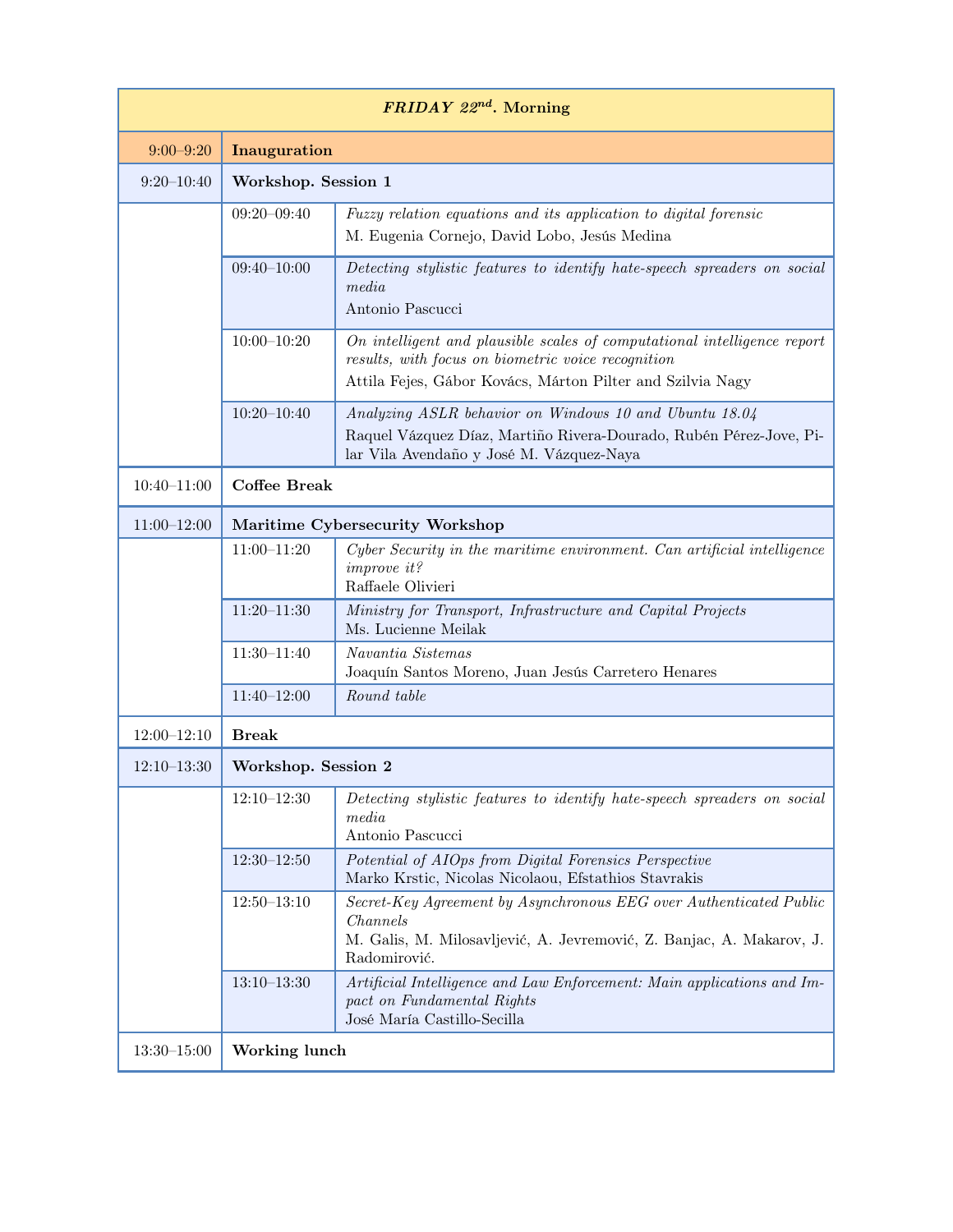| $FRIDAY$ 22 <sup>nd</sup> . Afternoon |                                             |                                                                                                                  |  |  |
|---------------------------------------|---------------------------------------------|------------------------------------------------------------------------------------------------------------------|--|--|
| $15:00 - 16:20$                       | Workshop. Session 3. Anonymization datasets |                                                                                                                  |  |  |
|                                       | $15:00 - 15:25$                             | <b>TBA</b><br>David Billard                                                                                      |  |  |
|                                       | $15:25 - 15:45$                             | Forensic queries with clingo<br>Susana Hahn                                                                      |  |  |
|                                       | $15:45 - 16:00$                             | $Spatio-temporal Reasoning$ and Digital Forensics: report from $WG-3,4,5$<br>Martin Diéguez                      |  |  |
|                                       | $16:00 - 16:20$                             | Self-exposure through social networks. An empirical study.<br>Mariana Solari-Merlo                               |  |  |
| $16:20 - 16:50$                       | Coffee Break                                |                                                                                                                  |  |  |
| $16:50 - 17:30$                       | Workshop. Session 4                         |                                                                                                                  |  |  |
|                                       | $16:50 - 17:10$                             | Fuzzy attribute implications to digital forensic<br>Francisco J. Ocaña-Alcázar, M. Eugenia Cornejo, Jesús Medina |  |  |
|                                       | $17:10 - 17:30$                             | fcaR: presentación, aplicación y ejemplos<br>Manuel Ojeda-Hernández et al.                                       |  |  |
| $17:30 - 20:30$                       | Tourist visit to Cádiz                      |                                                                                                                  |  |  |
| 20:30                                 | Gala dinner                                 |                                                                                                                  |  |  |